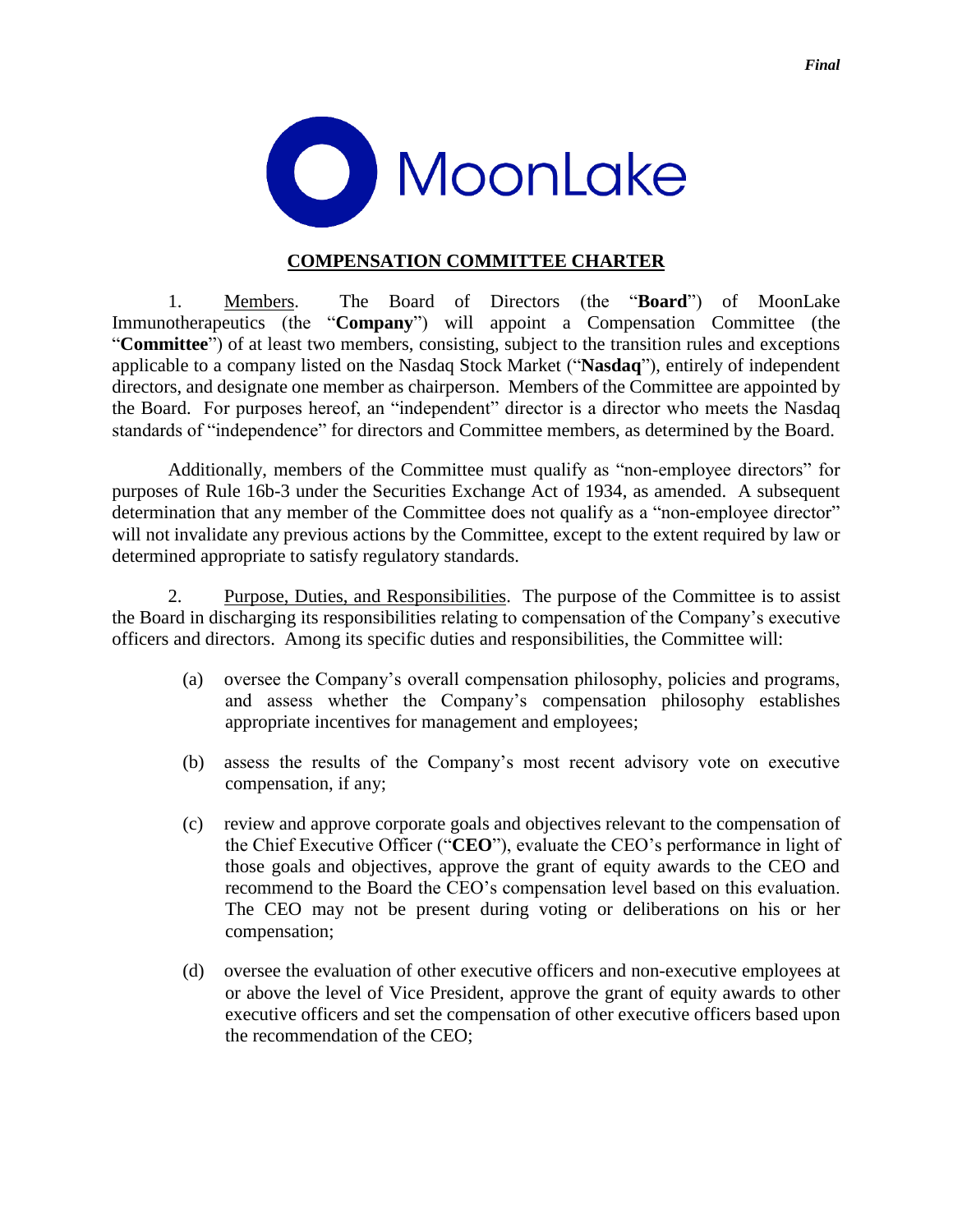- (e) administer and make recommendations to the Board with respect to the Company's incentive compensation and equity-based compensation plans that are subject to the Board's approval;
- (f) approve the terms and grant of equity awards for executive officers;
- (g) review and approve the design of other benefit plans pertaining to executive officers;
- (h) approve, amend or modify the terms of other compensation and benefit plans as appropriate;
- (i) review and recommend to the Board employment and severance arrangements for executive officers, including employment agreements and change-in-control provisions, plans or agreements;
- (j) review and discuss with management the Company's Compensation Discussion and Analysis ("**CD&A**") and related disclosures to the extent that the rules and regulations of the Securities and Exchange Commission ("**SEC Rules**") require they be included in the Company's annual report and proxy statement, recommend to the Board, based on its review and discussions, whether the CD&A should be included in the annual report and proxy statement and oversee preparation of the Committee report to the extent required by the SEC Rules for inclusion in the Company's annual report and proxy statement;
- (k) periodically review the form and amount of compensation paid to directors for their service on the Board and its committees and recommend changes in compensation to the Board as appropriate;
- (l) oversee the assessment of the risks related to the Company's compensation policies and programs applicable to officers and employees and review the results of this assessment;
- (m) at least annually, assess whether the work of compensation consultants involved in determining or recommending executive or director compensation has raised any conflict of interest that is required to be disclosed in the Company's annual report and proxy statement;
- (n) oversee the Company's engagement efforts with stockholders on the subject of executive compensation; and
- (o) annually evaluate the performance of the Committee and the adequacy of the Committee's charter and recommend changes to the Board as appropriate.

3. Subcommittees. The Committee may delegate its duties and responsibilities to one or more subcommittees as it determines appropriate.